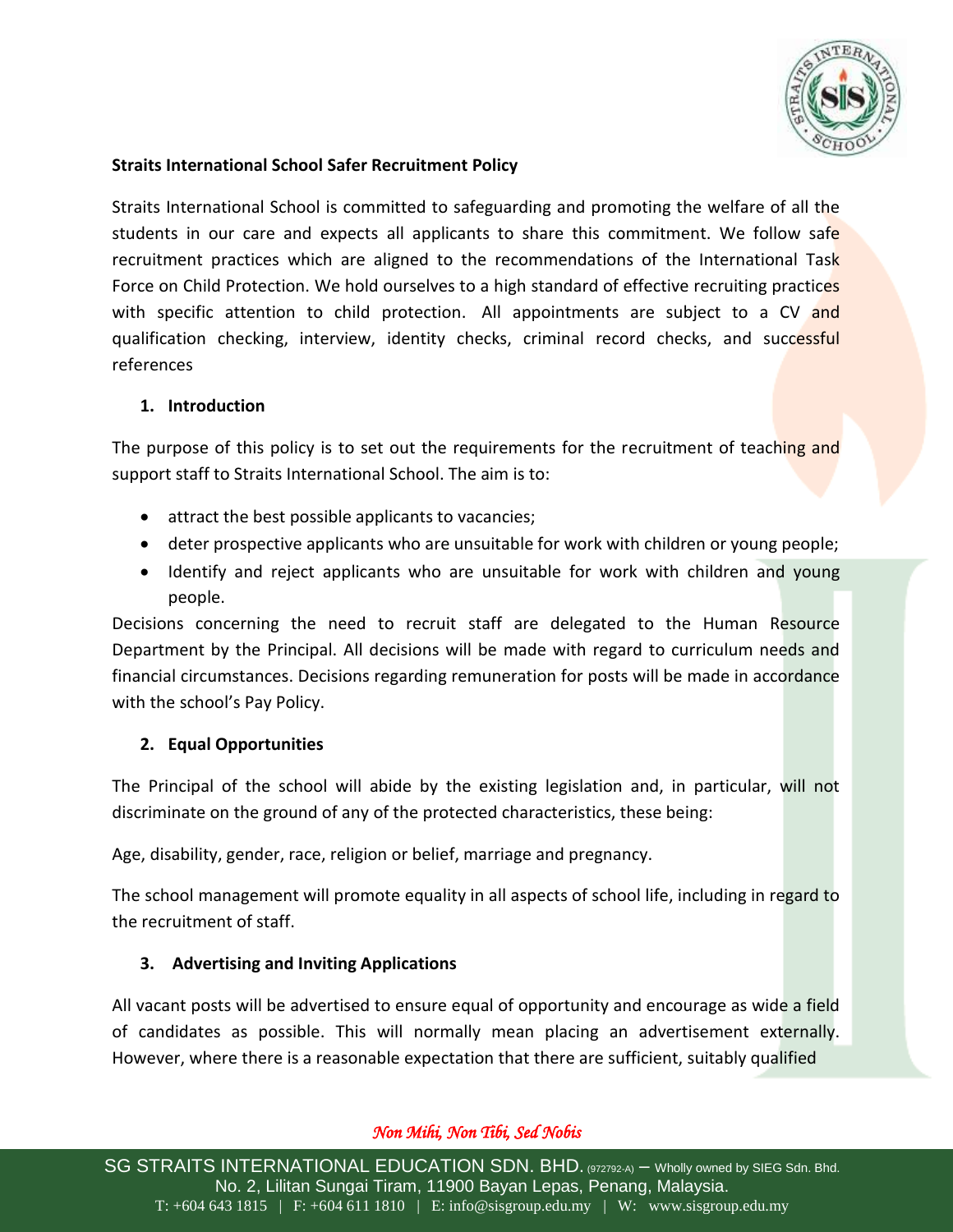

internal candidates, vacancies may be advertised internally before an external advertisement is placed.

### **4. Applications**

Prospective applicants will respond to the advertisement by submitting their Curriculum Vitae to the recruitment team, along with any other documents dependent upon the advertisement and position.

## **5. Advertisement and Application Process**

Advertisements for posts shall include the following statement:

"Straits International School is committed to safeguarding and promoting the welfare of children. Applicants must be prepared to undergo stringent child protection screening including checks with all past employers. As such, three references are required, from The Principal/Head teacher of your current and previous school, as well as one other of your choice. All potential candidates shall also require relevant security clearance from the authorities, both within their country of origin and their current country of residence."

Prospective applicants must complete, in full and return a signed application form. Incomplete application form will be returned or the application will not be processed.

# **6. Short-Listing and References**

Where a large number of applications are received, a long-list of the most suitable candidates will be selected.

The short listing will be carried out by considering each application against an agreed set of criteria. This will detail essential and desirable qualifications, qualities and experience for the post holder.

References will be sought for all applicants on the long list. Referees will be asked to complete the school reference form. Referees must include (for teaching positions), current and previous school Principals, plus one other of the applicant's choice.

The school reference request form shall ask for confirmation about the suitability of applicant to work with children, and whether the applicant has been subject to any disciplinary or capability procedures.

# *Non Mihi, Non Tibi, Sed Nobis*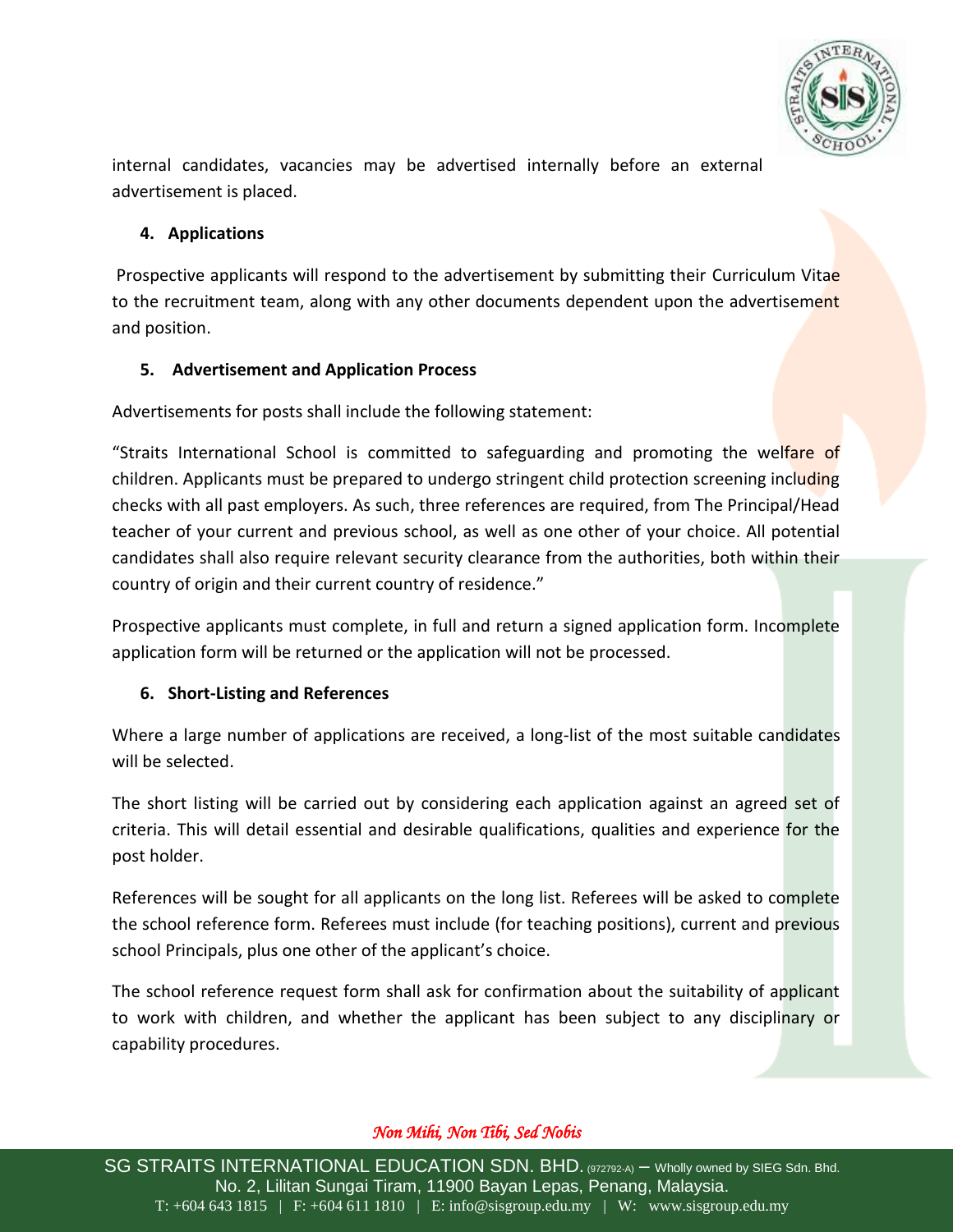

References will be sought directly from the referee(s).

References or testimonials provided by the candidate will never be accepted.

Where necessary, referees will be contacted by telephone or e-mail in order to clarify any anomalies or discrepancies.

Employment references will be sought from all employers to ensure details provided in the CV are accurate.

### **7. The Selection Process**

Selection techniques will be determined by the nature and duties of the vacant post. Teaching staff will be required, to give a demonstration lesson in front of school management wherever possible.. Leadership posts will require the candidates to undertake a series of tasks and possibly a series of panel interviews.

In all circumstances, candidates will be required to attend an interview with the Principal, whether in person or remotely, dependent upon applicant location.

Interviews will always be face-to-face, for local hires. If the prospective candidate is abroad, this will be conducted via a visual skype.

Telephone interviews may be used at the short-listing stage but are not an alternative to faceto-face contact.

#### **8. Interview**

Interview will be conducted by minimum of two panels, at least one of whom is safeguarding trained, and/or aware of the safeguarding agenda. The Principal shall be the Head of Panel for every interview. Larger panel may be required for senior posts.

Interviews are face to face whenever possible even if there is only one candidate. Skype interview will be conducted for foreign hire.

Interview questions will be aimed at obtaining evidence on how each candidate meets the requirement of the Job Description.

The same area of questions will be covered for each applicant according to SIS Standard Interview Form.

### *Non Mihi, Non Tibi, Sed Nobis*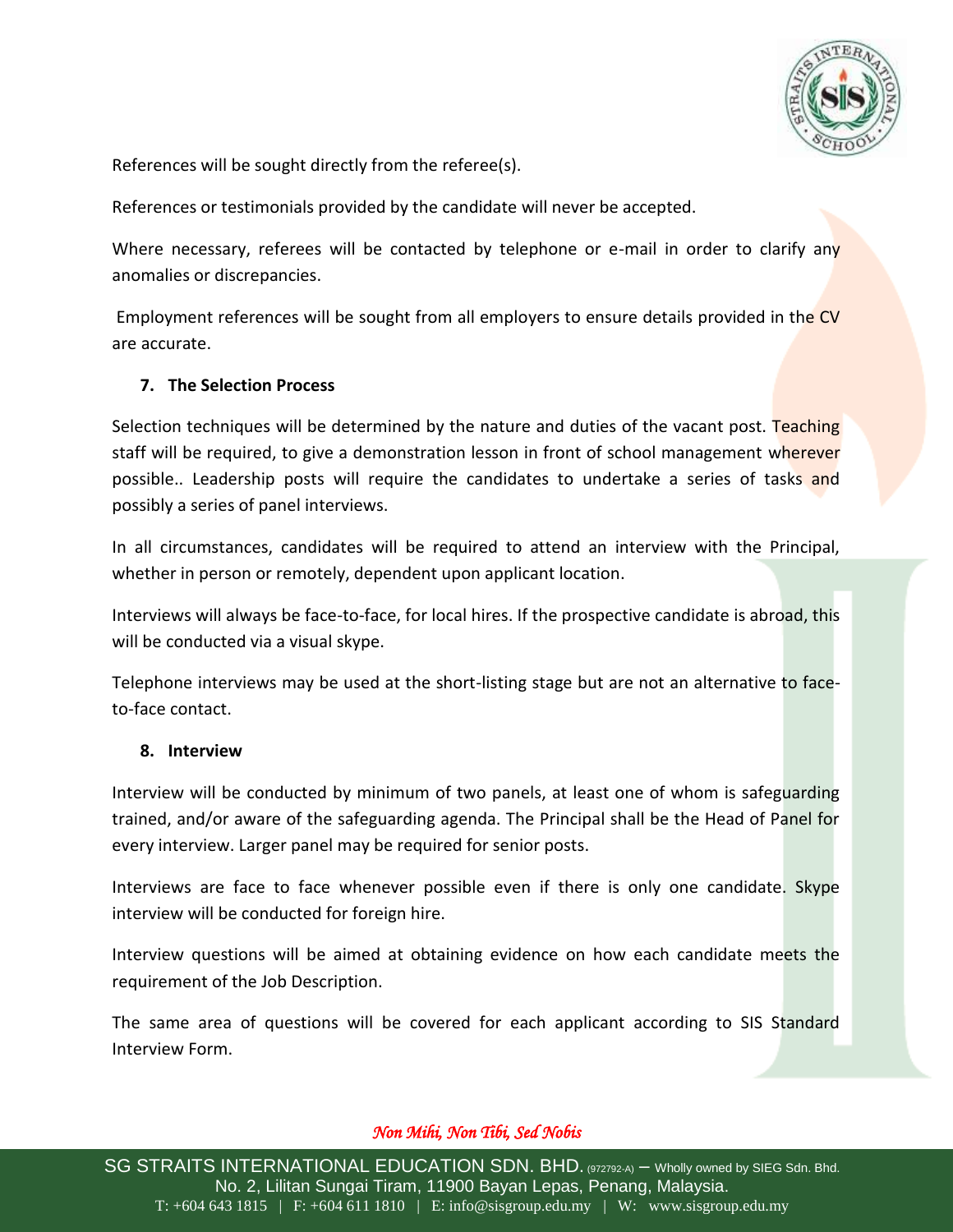

Candidates will be required:

- To explain satisfactorily any gaps in employment
- To explain satisfactorily any discrepancies in the information available to the selection panel
- To declare any information that is likely to appear in police check

Candidates will be also questioned on issues in regards to safeguarding children:

- To demonstrate their capacity to safeguard and protect the welfare of children and young people
- Personal interview questions will be asked when selecting staff who will work with children.

A written record will be kept of the outcome of the interview

## **9. Employment Checks**

All successful applicants are required to:

- provide proof of identity
- provide police check and receive satisfactory clearance (for foreign hire) and Venovox screening(for local hires)
- provide certificates of professional qualifications (teaching staff or where required);
- Undergo a successful CV screening conducted by HR

# **10. Confirming the Appointment**

The final offer of employment will be subject to:

- (i) Police check (for foreign hire) or Venovox clearance (for local hire)
- (ii) Obtaining working permit (for foreign hire)
- (iii) Satisfactory references

All foreign hire are required to provide police check from home country and current residence country.

# *Non Mihi, Non Tibi, Sed Nobis*